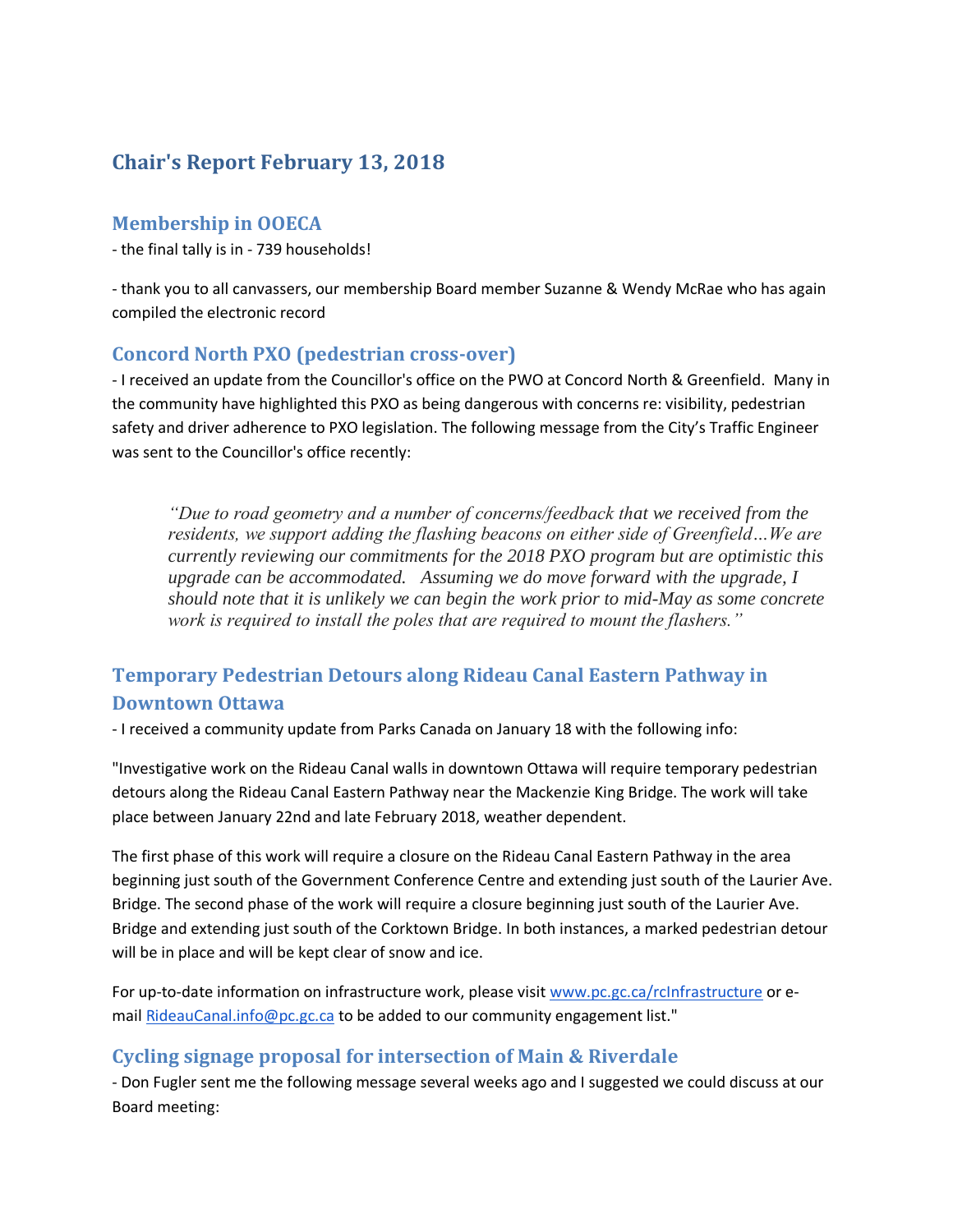"A cycling advocate I know has suggested the following modifications to the Main/Riverdale intersection to improve conditions for southbound cyclists. I do not use that intersection frequently so I defer to those who experience it daily. The recommendations, however, would require quite significant changes in signalization at the intersection.

- 1. The bicycle lane get an advance green ahead of Southbound traffic on Main, after the Northbound traffic advance green.
- 2. No right on red for Main st southbound traffic turning right onto Riverdale
- 3. No right on red for Riverdale eastbound traffic turning right onto Main.
- 4. No left turn after the advance green for northbound traffic turning left onto Riverdale. Advance green turns to red.

This is just a proposal to the advocacy group at Bike Ottawa (the former CfSC) so it may go nowhere. I think it would be interesting to solicit reaction from community members, both cyclists and others, to see if they think such changes are warranted and whether they would support such modifications."

## **Capital Ward Cup**

- the weather conditions resulted in the cancellation of this much anticipated event

## **Ottawa Magazine article on OOE**

- an upcoming edition of this magazine will be including an article on changing neighbourhoods; Old Ottawa East is one of the areas to be featured

- I spoke to the writer working on the article several weeks ago

## **Children's Garden**

- we received cost information from City staff note as well as additional information on the basis for design for Robert F Legget Park and what has changed as a result of resident feedback.

- neighbours continue to be concerned with a number of elements, in particular, the change in drainage that was created as well as the unadvertised change in grading

## **Public Art for the footbridge**

In response to our letter to the City of January 17, we received a reply on January 29 which dealt with many of our concerns:

- the art budget is limited to 1% of City construction costs; so although the bridge is expected to cost \$21 million, the City's component is only \$3.6 million, hence a much more limited budget for art

- the community feedback process was also clarified: there are 3 points at which community feedback is sought (prior to releasing the call for proposals, through representation on the jury by a community member, & a public viewing of all short listed design proposals prior to the final selection)